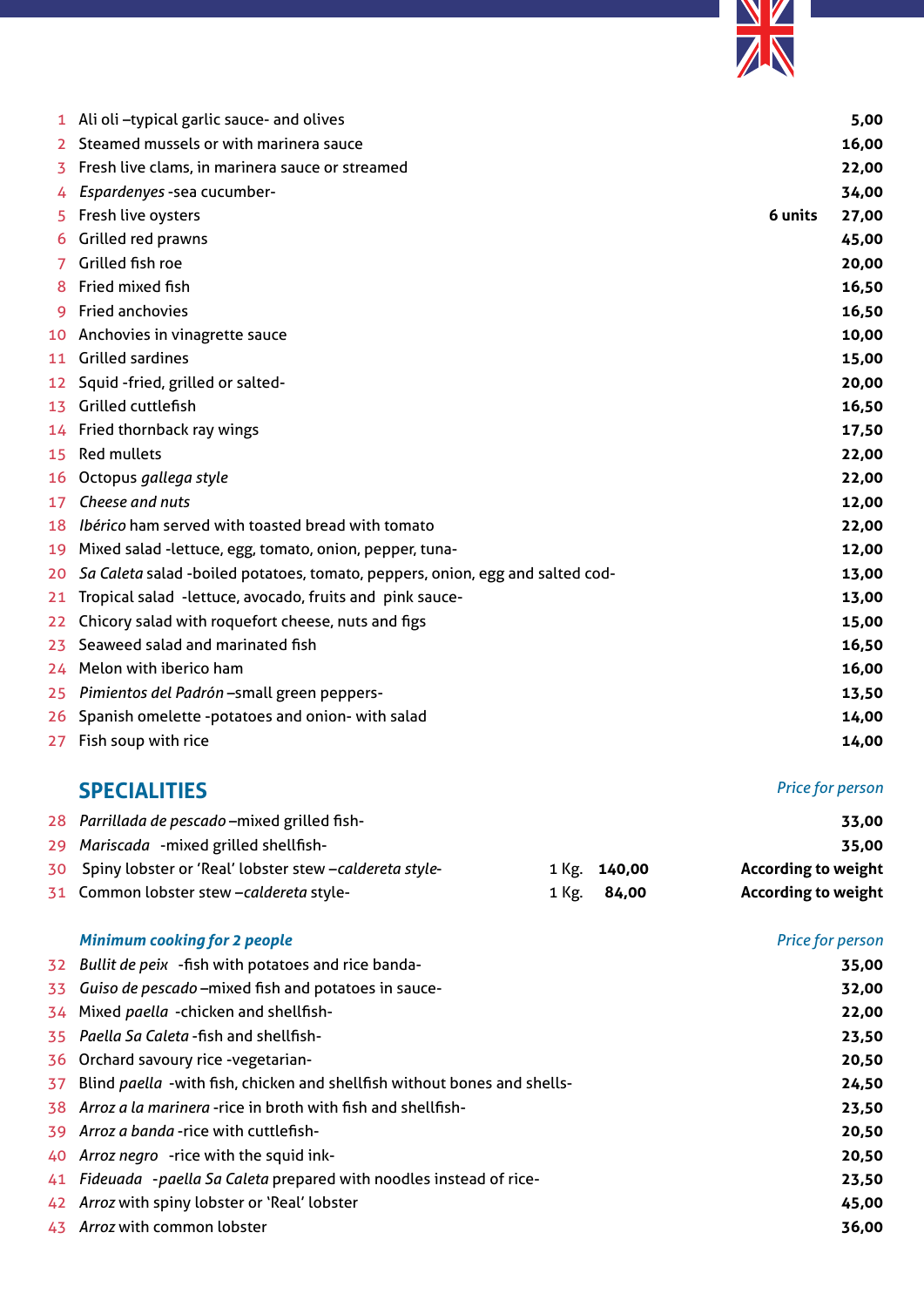|    | <b>FRESH FISH grilled or baked</b>                                   | <b>Price for Kilo</b> | <b>Portion</b>             |
|----|----------------------------------------------------------------------|-----------------------|----------------------------|
| 44 | Grouper · Scorpion fish · John Dory · Dentex                         | 66,00                 | <b>According to weight</b> |
| 45 | Seabass · White bream · Amberjack                                    | 58,00                 | <b>According to weight</b> |
| 46 | Grilled or baked gilthead sea bream                                  |                       | 22,00                      |
| 47 | Monkfish in shellfish sauce or grilled                               |                       | 31,00                      |
|    | <b>SHELLFISH</b>                                                     |                       |                            |
|    | 48 Lobster or 'Real' lobster grilled or fried with garlic            | 140,00                | <b>According to weight</b> |
| 49 | Grilled common lobster                                               | 84,00                 | <b>According to weight</b> |
|    | <b>MEATS</b>                                                         |                       |                            |
|    | 50 Grilled homemade burger                                           |                       | 15,00                      |
|    | 52 Grilled chicken breast                                            |                       | 14,50                      |
| 53 | Grilled lamb chops                                                   |                       | 20,00                      |
|    | 54 Grilled entrecot                                                  |                       | 24,00                      |
| 55 | Entrecot with green pepper sauce                                     |                       | 26,00                      |
|    | Meat and fish dishes are served with fried potatoes and peppers.     |                       |                            |
|    | <b>DESSERTS</b>                                                      |                       |                            |
|    | 56 Tarta Tatín -apple cake-                                          |                       | 7,50                       |
| 57 | Flaó -typical cheese cake with mint-                                 |                       | 7,50                       |
| 58 | Greixonera -typical bread pudding-                                   |                       | 7,50                       |
| 59 | Combination of the three different cakes -Tatín, Greixonera, Flaó    |                       | 8,50                       |
| 62 | Crema catalana - crème bruleé-                                       |                       | 7,50                       |
| 61 | Almond biscuit -homemade ice cream with hot chocolate-               |                       | 8,50                       |
|    | 62 Lemon sorbet with vodka or cava                                   |                       | 7,00                       |
| 63 | Strawberries with cream or with orange juice                         |                       | 7,00                       |
|    | 64 Fresh fruit -pineapple, melon, watermelon-                        |                       | 7,00                       |
| 65 | Suggestion                                                           |                       | 7,50                       |
|    | 66 Ice Creams "Punto G" -Pistachio, coconut and chocolate, hazelnut- |                       | 7,00                       |

*Café Caleta* - house speciality, 2 person minimum- **5,00**